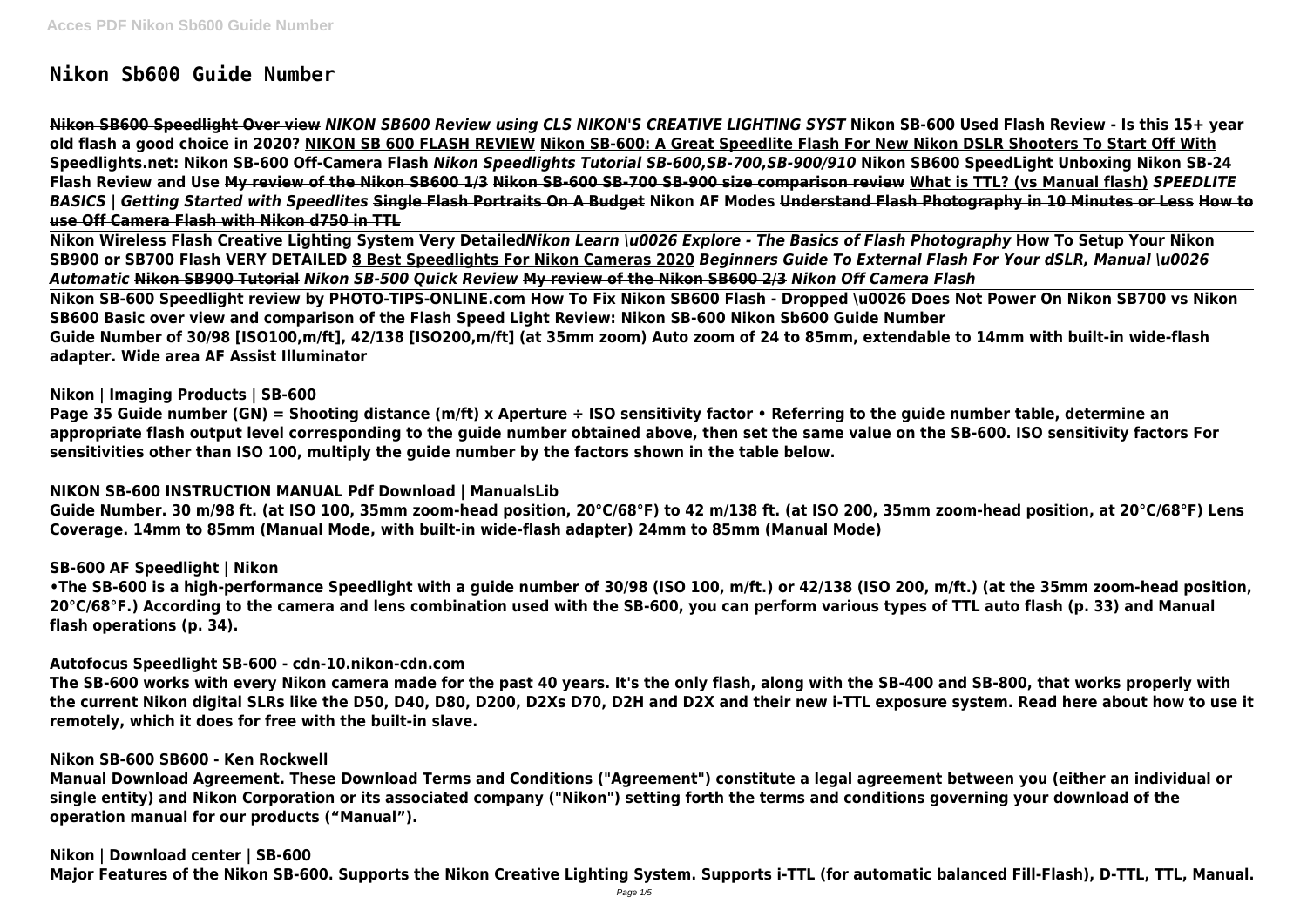**Easy-to-view LCD with 6 simple-to-understand backlit buttons. Guide Number of 30/98 [ISO100,m/ft], 42/138 [ISO200,m/ft] (at 35mm zoom).**

# **Nikon Speedlight SB-600: Digital Photography Review**

**Auto 24-85mm extendable to 14mm with built-in wide-flash adapter, Manual Flash shooting distance range (in TTL auto flash mode) 0.6m to 20m (2 to 65.6 ft.) (varies depending on the ISO sensitivity, zoom-head position and lens aperture in use)**

# **Nikon | Imaging Products | SB-600**

**The spec for the Canon 600EX-RT speedlite is given as: Guide Number: 197′ (60 m) at ISO 100 … for the flash-head zoomed to 200mm. Guide Number: 118′ (36 m) at ISO 100 … for the flash-head zoomed to 35mm. The GN of 118 is close enough to the Nikon's that the explanation is the same for 35mm flash-head zoom.**

# **Tutorial: How to use the guide number of your flash - Tangents**

**Guide Number rated at 28 meters, 92 feet, at ISO 100 at normal 35mm FX setting. (SB-600 is GN 30 meters, 98 feet, in same conditions.) Power Source. 4 AA cells. Alkaline, lithium or Ni-MH. I use Sanyo Eneloop rechargables They last a long time, and never discharge when I'm not using them. Recycle Time . 2.5s with Ni-MH or Alkalines. 3.5s with lithium.**

### **Nikon SB-700 - Ken Rockwell**

**Guide numbers look something like, 12/39 at ISO 100 and 17/56 at ISO 200, in each case the smaller number relates to metres and the larger one to feet. The example here is for the inbuilt flash in the D300.**

### **Flash Guide Numbers on Nikon Flash**

**The Guide Number (GN) is as much about the reflector coverage angle as about the power level.. If the GN of one flash is specified as GN 180, but its narrow zoom coverage angle is concentrating all the power to only illuminate a small bright spot on the wall, and another flash specifies GN 90, but its wide reflector is illuminating the entire room, then we don't know much about the difference.**

#### **Compare Power Rating of Camera Flashes with Guide Numbers**

**Nikon's most advanced Speedlight with a guide number of 184 feet (at ISO 100 at 105mm zoom-head position). Operates a stand-alone Speedlight, wireless Speedlight Commander or wireless remote unit . Advanced wireless control provides fully automatic and independent control of an unlimited number of SB-900, SB-800, SB-600 and SB-R200 Speedlights.**

#### **SB-800 AF Speedlight | Nikon**

**Nikon Sb600 Guide Number - modapktown.com Nikon Sb600 User Guide Nikon Sb600 User Guide Autofocus Speedlight SB-600 - cdn-10.nikon-cdn.com •The SB-600 is a high-performance Speedlight with a guide number of 30/98 (ISO 100, m/ft) or 42/138 (ISO 200, m/ft) (at the 35mm zoom-head position, 20°C/68°F) According to the camera and lens ...**

# **Nikon Sb600 Guide Number - rmapi.youthmanual.com**

**Camera Flash Nikon SB-600 Instruction Manual. Autofocus speedlight (124 pages) Camera Flash Nikon SB-600 Instruction Manual. Autofocus speedlight (92 pages) ... Main features and functions of the SB-800 • The SB-800 is a high-performance Speedlight with a guide number of 38/125 (ISO 100, m/ft.) or 53/174 (ISO 200, m/ft.) (at the 35mm zoom ...**

# **NIKON SB-800 INSTRUCTION MANUAL Pdf Download | ManualsLib**

**I have a difficult time to remember those options, especially since I don't use the SB-600 very often. Fortunately, Nikon has provided a quick reference guide. Along with the SB-800, the SB-600 is one of two flashes that are backward compatible with Nikon D-TTL as well as film TTL. However, the SB-600**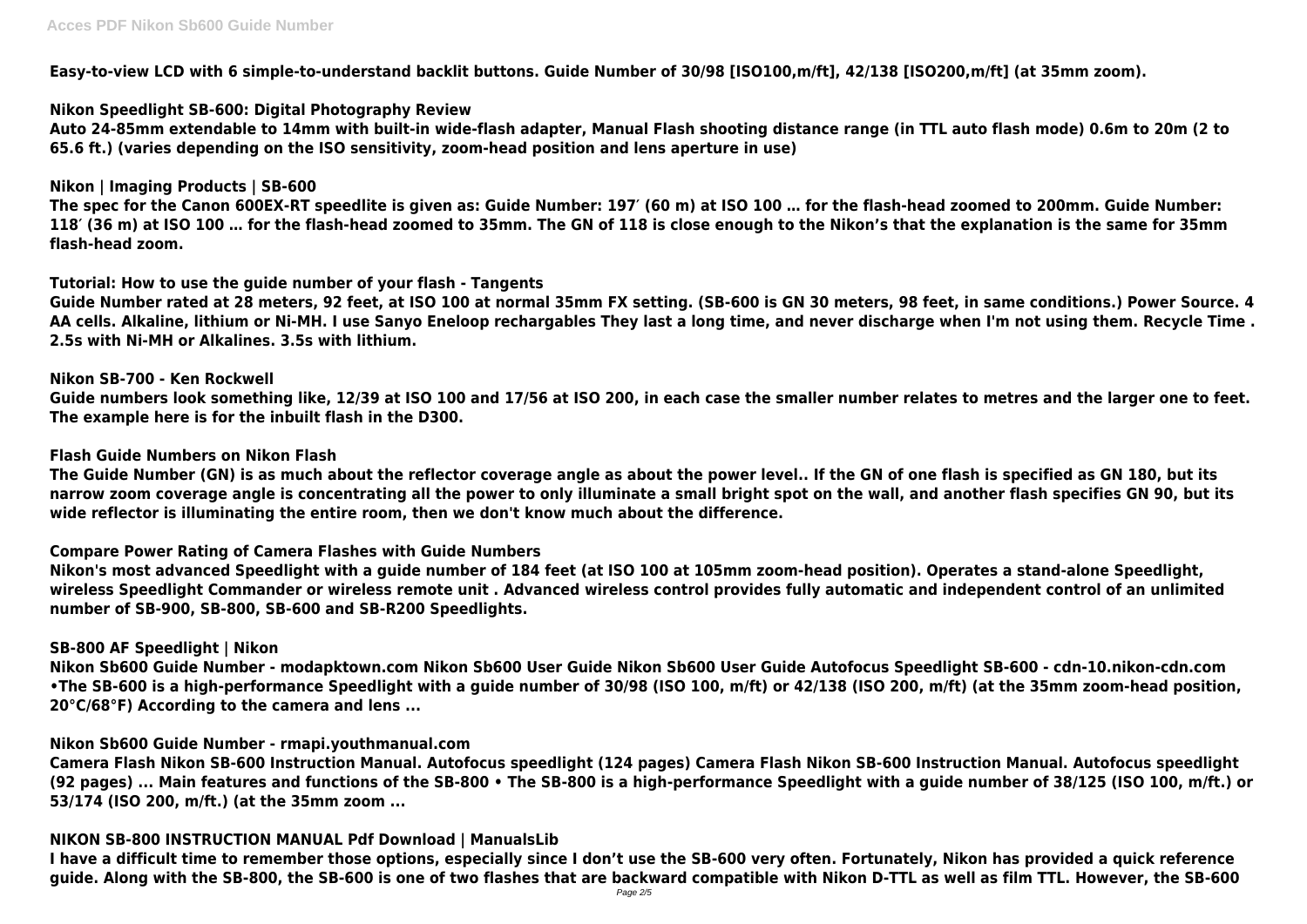**does not have any built-in light sensor ...**

**Nikon SB600 Speedlight Over view** *NIKON SB600 Review using CLS NIKON'S CREATIVE LIGHTING SYST* **Nikon SB-600 Used Flash Review - Is this 15+ year old flash a good choice in 2020? NIKON SB 600 FLASH REVIEW Nikon SB-600: A Great Speedlite Flash For New Nikon DSLR Shooters To Start Off With Speedlights.net: Nikon SB-600 Off-Camera Flash** *Nikon Speedlights Tutorial SB-600,SB-700,SB-900/910* **Nikon SB600 SpeedLight Unboxing Nikon SB-24 Flash Review and Use My review of the Nikon SB600 1/3 Nikon SB-600 SB-700 SB-900 size comparison review What is TTL? (vs Manual flash)** *SPEEDLITE BASICS | Getting Started with Speedlites* **Single Flash Portraits On A Budget Nikon AF Modes Understand Flash Photography in 10 Minutes or Less How to use Off Camera Flash with Nikon d750 in TTL**

**Nikon Wireless Flash Creative Lighting System Very Detailed***Nikon Learn \u0026 Explore - The Basics of Flash Photography* **How To Setup Your Nikon SB900 or SB700 Flash VERY DETAILED 8 Best Speedlights For Nikon Cameras 2020** *Beginners Guide To External Flash For Your dSLR, Manual \u0026 Automatic* **Nikon SB900 Tutorial** *Nikon SB-500 Quick Review* **My review of the Nikon SB600 2/3** *Nikon Off Camera Flash* **Nikon SB-600 Speedlight review by PHOTO-TIPS-ONLINE.com How To Fix Nikon SB600 Flash - Dropped \u0026 Does Not Power On Nikon SB700 vs Nikon SB600 Basic over view and comparison of the Flash Speed Light Review: Nikon SB-600 Nikon Sb600 Guide Number Guide Number of 30/98 [ISO100,m/ft], 42/138 [ISO200,m/ft] (at 35mm zoom) Auto zoom of 24 to 85mm, extendable to 14mm with built-in wide-flash adapter. Wide area AF Assist Illuminator**

# **Nikon | Imaging Products | SB-600**

**Page 35 Guide number (GN) = Shooting distance (m/ft) x Aperture ÷ ISO sensitivity factor • Referring to the guide number table, determine an appropriate flash output level corresponding to the guide number obtained above, then set the same value on the SB-600. ISO sensitivity factors For sensitivities other than ISO 100, multiply the guide number by the factors shown in the table below.**

#### **NIKON SB-600 INSTRUCTION MANUAL Pdf Download | ManualsLib**

**Guide Number. 30 m/98 ft. (at ISO 100, 35mm zoom-head position, 20°C/68°F) to 42 m/138 ft. (at ISO 200, 35mm zoom-head position, at 20°C/68°F) Lens Coverage. 14mm to 85mm (Manual Mode, with built-in wide-flash adapter) 24mm to 85mm (Manual Mode)**

#### **SB-600 AF Speedlight | Nikon**

**•The SB-600 is a high-performance Speedlight with a guide number of 30/98 (ISO 100, m/ft.) or 42/138 (ISO 200, m/ft.) (at the 35mm zoom-head position, 20°C/68°F.) According to the camera and lens combination used with the SB-600, you can perform various types of TTL auto flash (p. 33) and Manual flash operations (p. 34).**

#### **Autofocus Speedlight SB-600 - cdn-10.nikon-cdn.com**

**The SB-600 works with every Nikon camera made for the past 40 years. It's the only flash, along with the SB-400 and SB-800, that works properly with the current Nikon digital SLRs like the D50, D40, D80, D200, D2Xs D70, D2H and D2X and their new i-TTL exposure system. Read here about how to use it remotely, which it does for free with the built-in slave.**

# **Nikon SB-600 SB600 - Ken Rockwell**

**Manual Download Agreement. These Download Terms and Conditions ("Agreement") constitute a legal agreement between you (either an individual or single entity) and Nikon Corporation or its associated company ("Nikon") setting forth the terms and conditions governing your download of the operation manual for our products ("Manual").**

**Nikon | Download center | SB-600**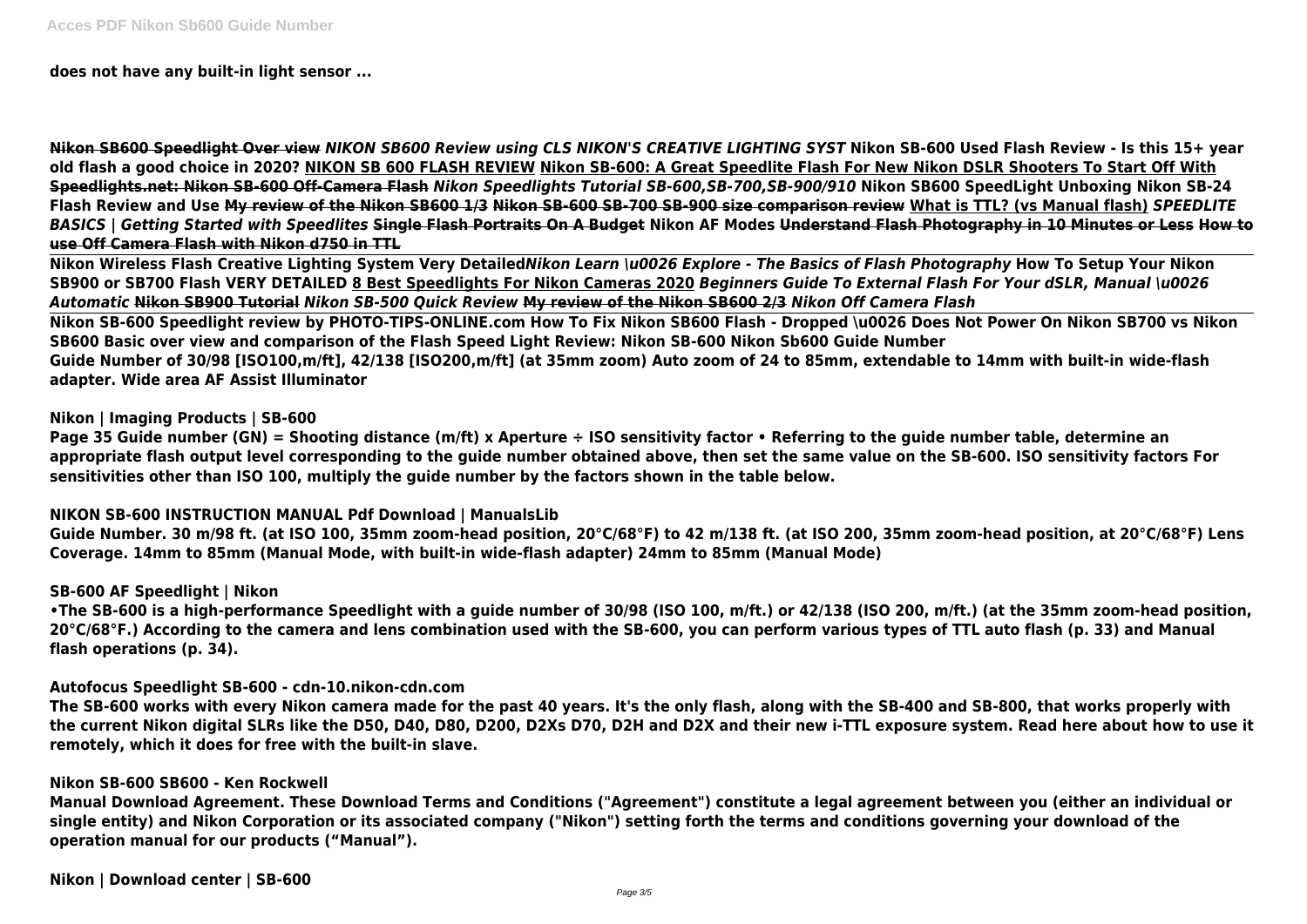**Major Features of the Nikon SB-600. Supports the Nikon Creative Lighting System. Supports i-TTL (for automatic balanced Fill-Flash), D-TTL, TTL, Manual. Easy-to-view LCD with 6 simple-to-understand backlit buttons. Guide Number of 30/98 [ISO100,m/ft], 42/138 [ISO200,m/ft] (at 35mm zoom).**

# **Nikon Speedlight SB-600: Digital Photography Review**

**Auto 24-85mm extendable to 14mm with built-in wide-flash adapter, Manual Flash shooting distance range (in TTL auto flash mode) 0.6m to 20m (2 to 65.6 ft.) (varies depending on the ISO sensitivity, zoom-head position and lens aperture in use)**

# **Nikon | Imaging Products | SB-600**

**The spec for the Canon 600EX-RT speedlite is given as: Guide Number: 197′ (60 m) at ISO 100 … for the flash-head zoomed to 200mm. Guide Number: 118′ (36 m) at ISO 100 … for the flash-head zoomed to 35mm. The GN of 118 is close enough to the Nikon's that the explanation is the same for 35mm flash-head zoom.**

# **Tutorial: How to use the guide number of your flash - Tangents**

**Guide Number rated at 28 meters, 92 feet, at ISO 100 at normal 35mm FX setting. (SB-600 is GN 30 meters, 98 feet, in same conditions.) Power Source. 4 AA cells. Alkaline, lithium or Ni-MH. I use Sanyo Eneloop rechargables They last a long time, and never discharge when I'm not using them. Recycle Time . 2.5s with Ni-MH or Alkalines. 3.5s with lithium.**

# **Nikon SB-700 - Ken Rockwell**

**Guide numbers look something like, 12/39 at ISO 100 and 17/56 at ISO 200, in each case the smaller number relates to metres and the larger one to feet. The example here is for the inbuilt flash in the D300.**

# **Flash Guide Numbers on Nikon Flash**

**The Guide Number (GN) is as much about the reflector coverage angle as about the power level.. If the GN of one flash is specified as GN 180, but its narrow zoom coverage angle is concentrating all the power to only illuminate a small bright spot on the wall, and another flash specifies GN 90, but its wide reflector is illuminating the entire room, then we don't know much about the difference.**

# **Compare Power Rating of Camera Flashes with Guide Numbers**

**Nikon's most advanced Speedlight with a guide number of 184 feet (at ISO 100 at 105mm zoom-head position). Operates a stand-alone Speedlight, wireless Speedlight Commander or wireless remote unit . Advanced wireless control provides fully automatic and independent control of an unlimited number of SB-900, SB-800, SB-600 and SB-R200 Speedlights.**

# **SB-800 AF Speedlight | Nikon**

**Nikon Sb600 Guide Number - modapktown.com Nikon Sb600 User Guide Nikon Sb600 User Guide Autofocus Speedlight SB-600 - cdn-10.nikon-cdn.com •The SB-600 is a high-performance Speedlight with a guide number of 30/98 (ISO 100, m/ft) or 42/138 (ISO 200, m/ft) (at the 35mm zoom-head position, 20°C/68°F) According to the camera and lens ...**

# **Nikon Sb600 Guide Number - rmapi.youthmanual.com**

**Camera Flash Nikon SB-600 Instruction Manual. Autofocus speedlight (124 pages) Camera Flash Nikon SB-600 Instruction Manual. Autofocus speedlight (92 pages) ... Main features and functions of the SB-800 • The SB-800 is a high-performance Speedlight with a guide number of 38/125 (ISO 100, m/ft.) or 53/174 (ISO 200, m/ft.) (at the 35mm zoom ...**

# **NIKON SB-800 INSTRUCTION MANUAL Pdf Download | ManualsLib**

**I have a difficult time to remember those options, especially since I don't use the SB-600 very often. Fortunately, Nikon has provided a quick reference**